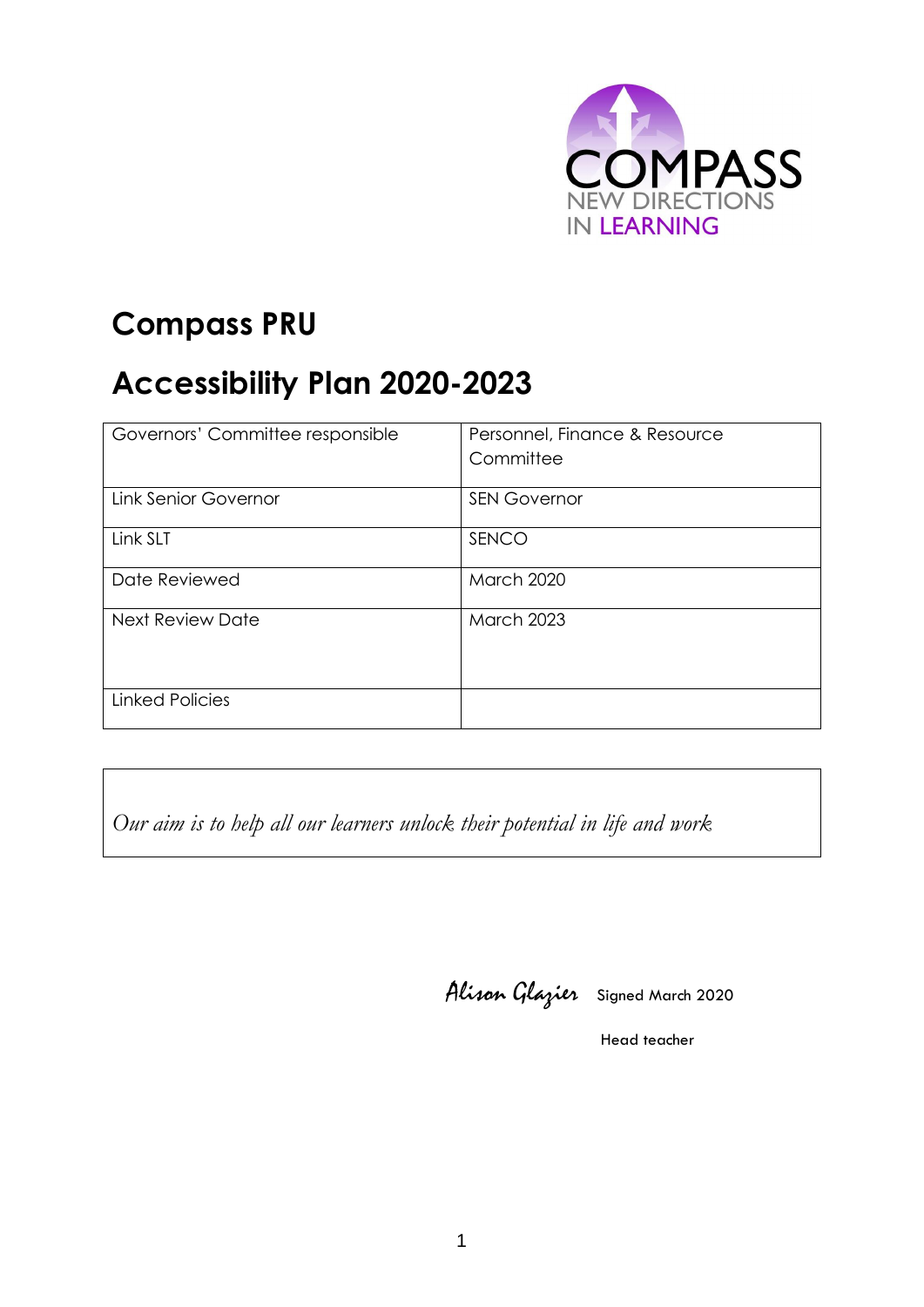## **Equality Impact Assessment – initial screening record**

| What area of work is being<br>considered?                                              |                                                                                  | <b>Accessibility Plan</b> |                           |  |  |
|----------------------------------------------------------------------------------------|----------------------------------------------------------------------------------|---------------------------|---------------------------|--|--|
|                                                                                        |                                                                                  |                           | <b>Students / Parents</b> |  |  |
|                                                                                        | Upon whom will this impact?                                                      |                           |                           |  |  |
| $\bullet$                                                                              | How would the work impact upon groups, are they included and                     |                           |                           |  |  |
| considered?                                                                            |                                                                                  |                           |                           |  |  |
| <b>The Equality Strands</b>                                                            | <b>Negative Impact</b>                                                           | <b>Positive Impact</b>    | No impact                 |  |  |
| Minority ethnic groups                                                                 |                                                                                  |                           |                           |  |  |
| Gender                                                                                 |                                                                                  |                           |                           |  |  |
| Disability                                                                             |                                                                                  |                           |                           |  |  |
| Religion, Faith or Belief                                                              |                                                                                  |                           |                           |  |  |
| Sexual Orientation                                                                     |                                                                                  |                           |                           |  |  |
| Transgender                                                                            |                                                                                  |                           |                           |  |  |
|                                                                                        |                                                                                  |                           |                           |  |  |
| Age                                                                                    |                                                                                  |                           |                           |  |  |
| Rurality                                                                               |                                                                                  |                           |                           |  |  |
|                                                                                        |                                                                                  |                           |                           |  |  |
| Does data inform this work, research and/or consultation. And has it been<br>$\bullet$ |                                                                                  |                           |                           |  |  |
| broken down by the equality strands?                                                   |                                                                                  |                           |                           |  |  |
| <b>The Equality Strands</b>                                                            | <b>No</b>                                                                        | Yes                       | <b>Uncertain</b>          |  |  |
| Minority ethnic groups                                                                 | $\sqrt{}$                                                                        |                           |                           |  |  |
| Gender                                                                                 | $\sqrt{ }$                                                                       |                           |                           |  |  |
| Disability                                                                             |                                                                                  |                           |                           |  |  |
| Religion, Faith or Belief                                                              | $\sqrt{}$                                                                        |                           |                           |  |  |
| Sexual Orientation                                                                     |                                                                                  |                           |                           |  |  |
|                                                                                        | $\sqrt{ }$                                                                       |                           |                           |  |  |
| Transgender                                                                            | V                                                                                |                           |                           |  |  |
| Age                                                                                    | $\sqrt{}$                                                                        |                           |                           |  |  |
| Rurality                                                                               | $\sqrt{}$                                                                        |                           |                           |  |  |
|                                                                                        |                                                                                  |                           |                           |  |  |
|                                                                                        |                                                                                  |                           |                           |  |  |
| Does the initial screening highlight potential issues that may be                      |                                                                                  |                           |                           |  |  |
| illegal? No Further comments:-                                                         |                                                                                  |                           |                           |  |  |
| Aware of and awaiting guidance on new GDRP                                             |                                                                                  |                           |                           |  |  |
|                                                                                        |                                                                                  |                           |                           |  |  |
|                                                                                        | Do you consider that a full Equality Impact Assessment is required?<br><b>NO</b> |                           |                           |  |  |
| Initial screening carried out by Personnel Administrator                               |                                                                                  |                           |                           |  |  |
|                                                                                        |                                                                                  |                           |                           |  |  |
| Signed:                                                                                |                                                                                  | Dated                     |                           |  |  |
|                                                                                        | No changes to this policy at this time awaiting<br>Comment by Headteacher        |                           |                           |  |  |
| DCC guidance for GDPR                                                                  |                                                                                  |                           |                           |  |  |
| Signed: Alison Glazier                                                                 |                                                                                  | Dated 22.04.2020          |                           |  |  |
| <b>Headteacher</b>                                                                     |                                                                                  |                           |                           |  |  |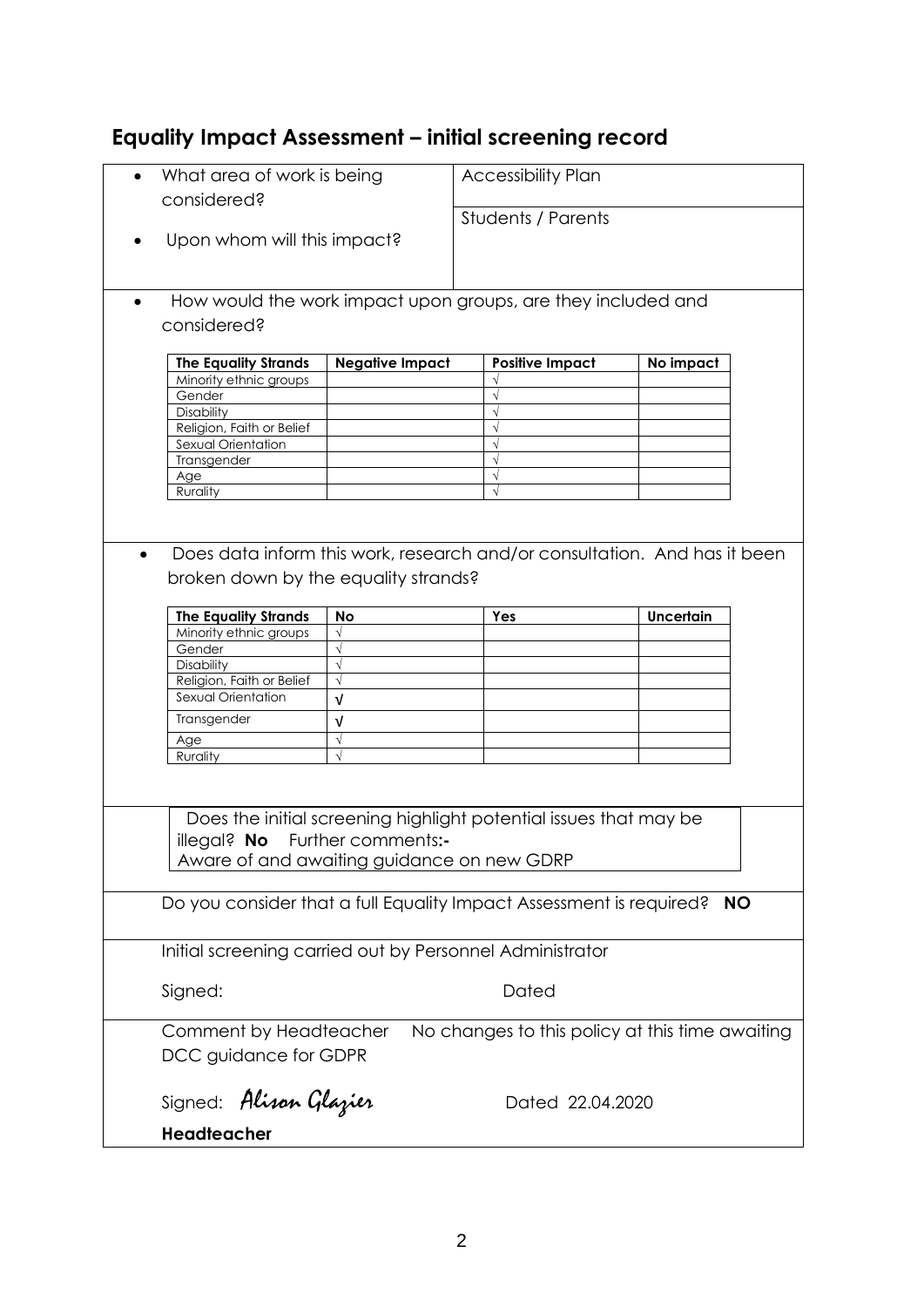## **1. Introduction**

All schools must have an Accessibility Plan. This is required by law (the Equality Act 2010).

Accessibility Plans set out how, over time, a school will:

- a) increase access to the curriculum for disabled pupils;
- b) improve the physical environment of the school to increase access for disabled pupils; and
- c) make written information more accessible to disabled pupils by providing information in a range of different ways.

A person has a disability if they have a **physical** or **mental impairment** that has a **substantial** and **long-term** adverse effect on their ability to carry out **normal day-to-day activities**.

## **2. Other policies**

Our Accessibility Plan complements and supports our:

- *Special educational needs and disability* policy and related *SEN information report*;
- policy for *Supporting pupils at school with medical conditions*; and our
- Equality Information and Equality Objectives.

It should also be read alongside the following school policies, strategies and documents:

- Curriculum Policy
- Health & Safety Policy (including off-site safety)
- Behaviour for Learning Policy
- School Development Plan

### **3. Our vision and aims**

Compass Learning Centre wants everyone within our school to feel welcome, valued and included in the school community. We are committed to providing a fully accessible environment to enable this to happen.

Our pupils are provided with high quality learning opportunities so that each child achieves all that they can. We want all our pupils to feel confident and have a positive view of themselves.

We want our pupils with a disability to access all elements of school life, including alternative curriculum and trips. We recognise that we may have to do things a little differently to make this happen.

We are committed to taking positive action in the spirit of the Equality Act 2010, by removing disadvantage faced by pupils with a disability and eliminating discrimination.

We will ensure that through whole school training, all staff and governors will be aware of our duties to support children with disabilities, in line with the Equality Act 2010.

In implementing our Accessibility Plan, we will take into account the views, wishes and feelings of our pupils and their families.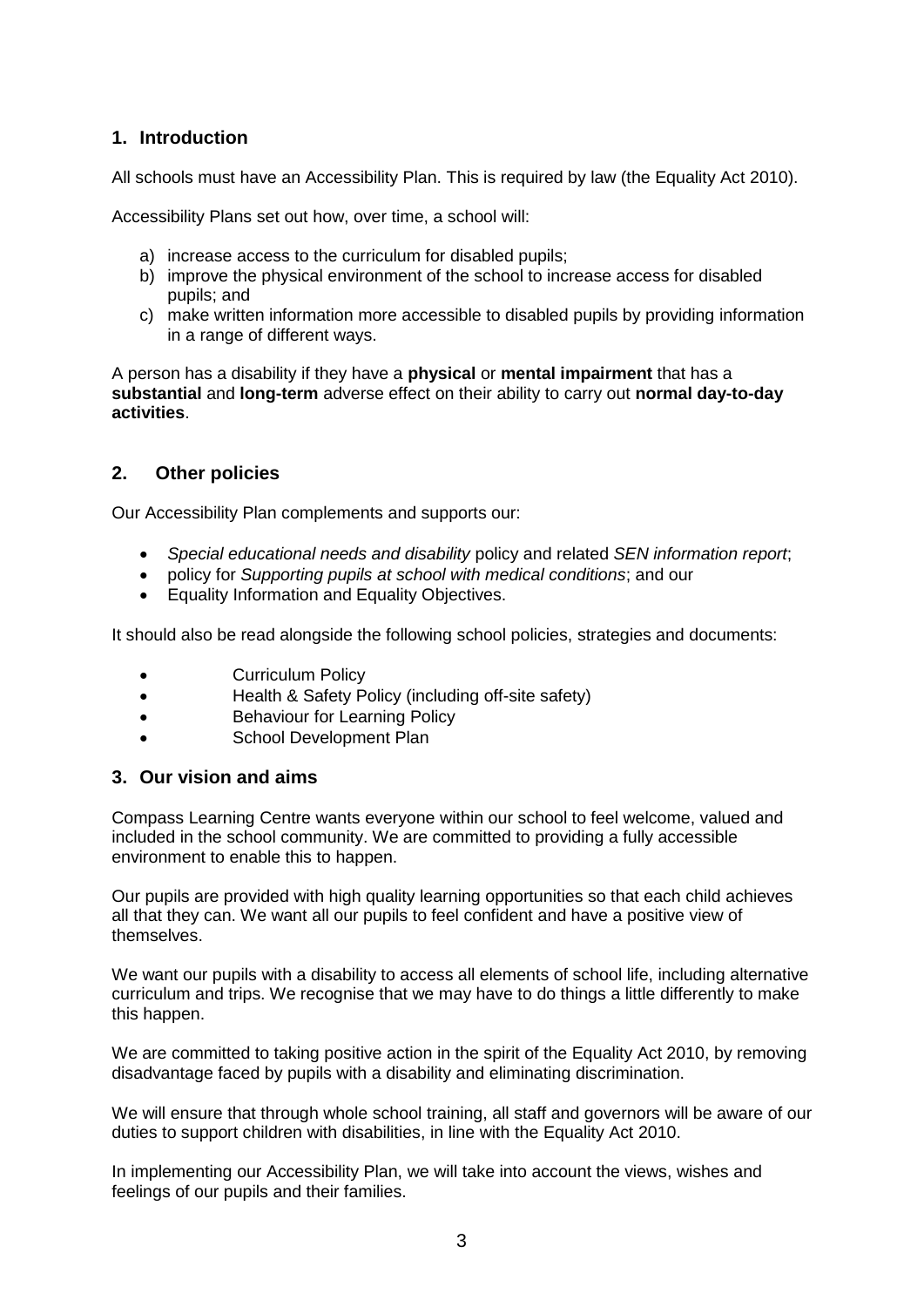## **4. Current good practice**

## **Identification**

Compass Learning Centre asks for information on any disabilities or health conditions in early communications with new parents and carers. We also carefully observe our pupils' progress and behaviour and will discuss any concerns with parents and carers regularly.

## **Curriculum**

Compass Learning Centre has improved access to the curriculum for disabled pupils through the following means:

- using dedicated laptops and interactive Whiteboards to support the curriculum;
- providing a differentiated curriculum, designed according to need and where necessary with specialist input, for those pupils that require this;
- offering a Continued Professional Development (CPD) programme to ensure that all staff are knowledgeable of the impact of social emotional mental health, ADHD, attachment difficulties on learning;
- organising classrooms so that they promote the participation and independence of all pupils;
- modifying worksheets and curriculum content into large font for pupils with a visual impairment (VI).
- Modifying whiteboard backgrounds and font to support pupils with visual impairment and specific learning difficulties
- Applying for large font text exam papers for pupils with visual impairment.

## **Physical Environment**

Compass Learning Centre has already improved the physical environment of the school to increase access for disabled pupils by:

- providing flat or ramped access to all school entrances;
- dedicating 3 parking bays outside the main school entrance for pupils and families, and visitors with a disability;
- providing an accessible toilets:
- ensuring that there is good lighting throughout school, making use of natural light where possible and reducing glare through the use of blinds and film fitted to windows in classrooms, hall and offices;
- removing and fixing of potential trip hazards and keeping all floor spaces uncluttered;
- ensuring data projectors, plumbing and heating are regularly serviced and not too noisy wherever possible.

#### **Information**

Compass Learning Centre already makes written information more accessible to disabled pupils through:

- modifying written information so that this is available in large print for pupils with a visual impairment;
- adhering to guidelines from specialists (such as the Hearing and Vision Support Services) regarding the presentation of all written information, paying attention to layout and colour;
- providing large font versions of our school policies (on request)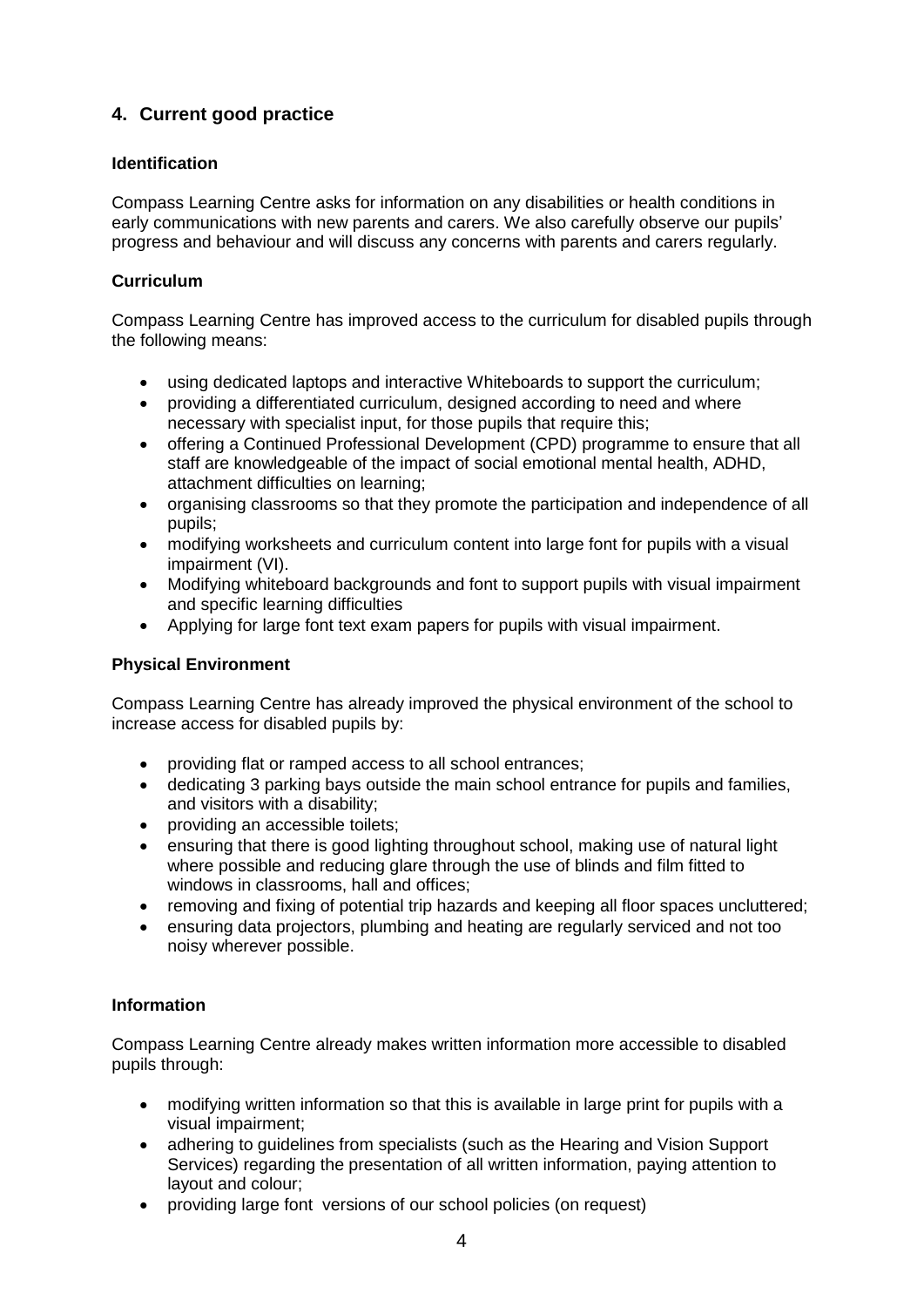using social stories and picture symbols to explain school rules for pupils who benefit from this.

## **5. Implementation**

Our Accessibility Plan shows how access to Compass Learning Centre will be improved for disabled pupils (and for staff and visitors to the school) and anticipates how we will make reasonable adjustments to support them whenever possible. We will ensure that we do so within a reasonable timeframe.

Reasonable adjustments are positive actions that help pupils with a disability to fully participate in school life.

In doing this, we have thought about:

- how to ensure disabled pupils are as prepared for life as their non-disabled peers;
- how we can encouraging pupils with a disability to take part in leisure and cultural activities and school visits;
- how we might provide auxiliary aids and services (something or someone that provides help or support) to pupils with a disability to support their access to the curriculum;
- adding specialist facilities to our school as necessary and improving the physical environment;
- how we can improve the delivery of written information, including making this available in various preferred formats and within a reasonable timeframe.

Our Accessibility Plan has been written based upon information from the Local Authority (or site surveyor) and in liaison with pupils, parents, staff and governors of the school. It will advise other school planning documents.

Compass Learning Centre will work in partnership with the Dorset Council in developing and implementing this Accessibility Plan and will adopt in principle the *Local Authority Strategy for Accessibility*.

Environmental or physical works undertaken in the school to improve access will follow and be guided by the relevant building regulations as advised by the Site Surveyor and the *Local Authority Strategy for Accessibility*.

We will consult with experts when new situations regarding pupils with disabilities are experienced.

Compass Learning Centre's Accessibility Plan will be implemented by Kerry Taylor , Becky **Hubbard** 

Sufficient resources will be allocated by Compass Learning Centre to implement this Accessibility Plan.

## **6. Monitoring**

Compass Learning Centre Accessibility Plan covers a three year period but will be reviewed regularly and updated if needed. It will be monitored through the Full Governor Board.

The governing body, or proprietor will monitor Compass Learning Centre's activity under the Equality Act 2010 (and in particular Schedule 10 regarding Accessibility and Schedule 13 regarding Reasonable Adjustments) and will advise upon the compliance with that duty.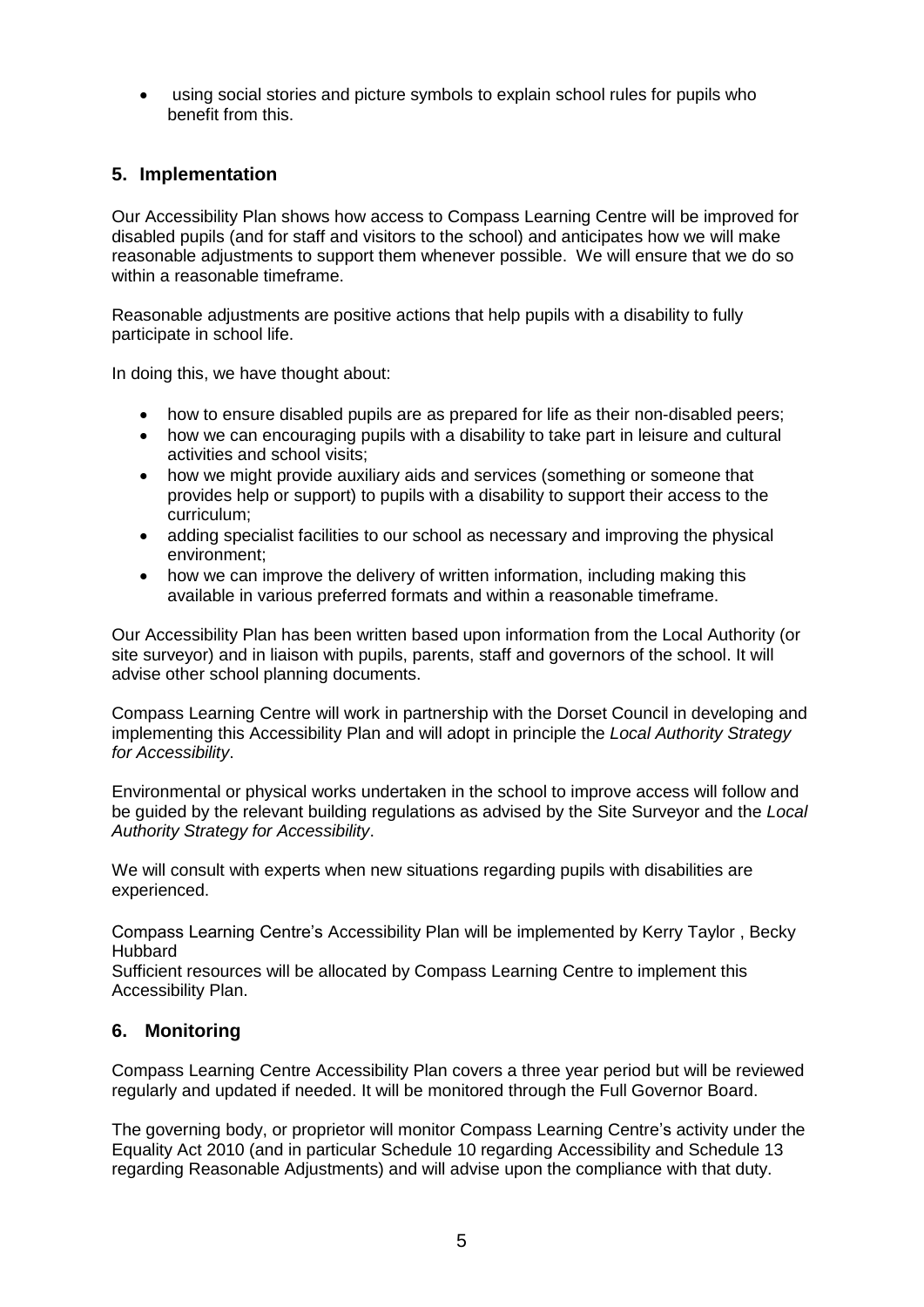The Compass Learning Centre Accessibility Plan may be monitored by Ofsted during Inspection processes in relation to Schedules 10 and 13 of the Equality Act 2010.

The Compass Learning Centre complaints procedure covers the Accessibility Plan.

DATE \_\_\_\_\_\_\_\_\_\_\_\_\_\_\_\_\_\_\_\_\_\_\_\_\_\_\_\_

Review date \_\_\_\_\_\_\_\_\_\_\_\_\_\_\_\_\_\_\_\_\_\_\_\_\_\_\_\_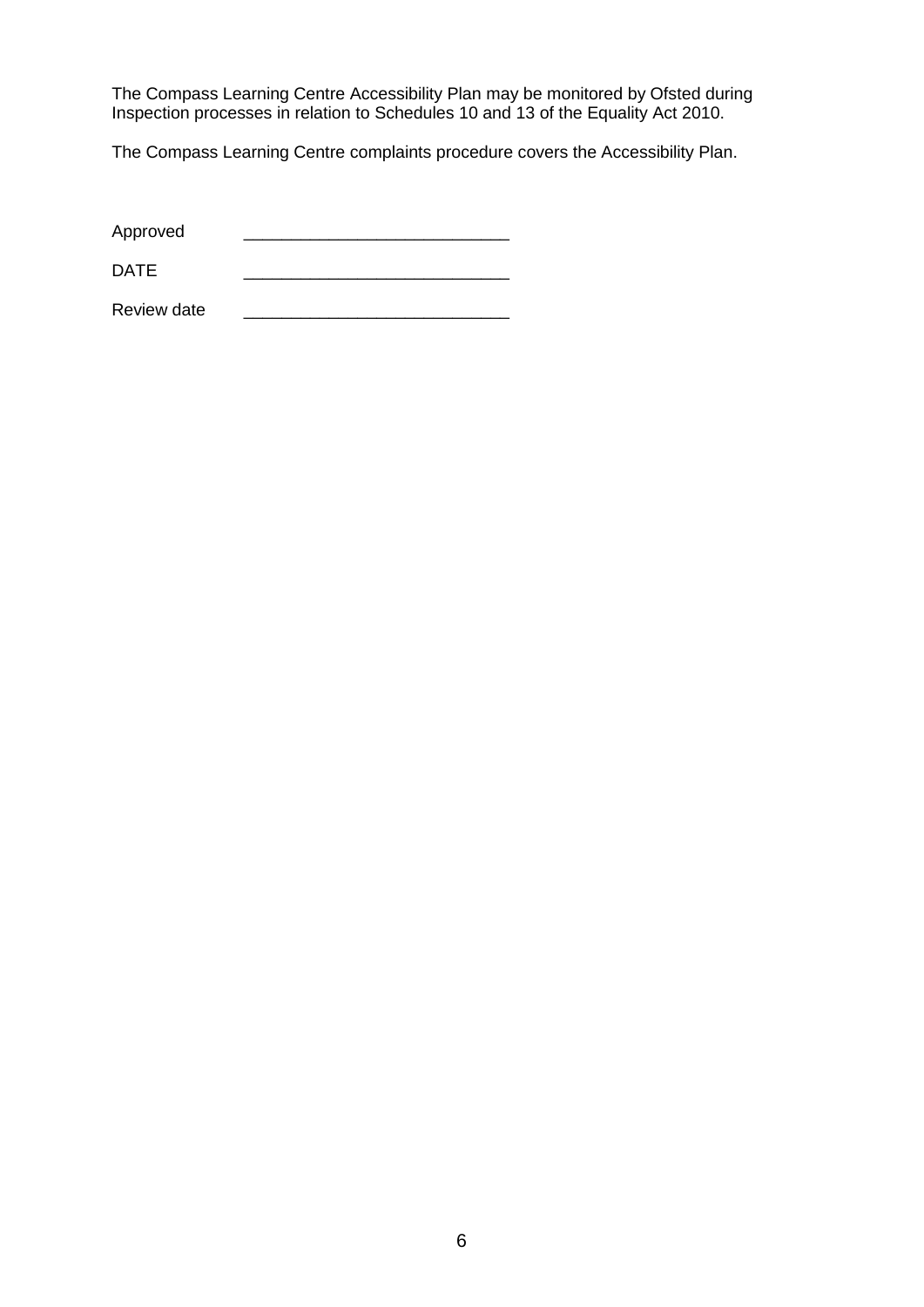## **The Compass Accessibility Action Plan 2020-2013**

## **Improving the Physical Access at Compass Learning Centre**

The Compass is a single storey building on a level site which was a former school for students with severe learning and physical disabilities. It has wide doorways to classroom and all corridors. All rooms are accessible to wheelchair users. There is an accessible toilet for wheelchair uses.

| <b>Item</b>                                           | <b>Activity</b>                                                                                                                     | Timescale         | Cost       |
|-------------------------------------------------------|-------------------------------------------------------------------------------------------------------------------------------------|-------------------|------------|
| Cost out the items specified below                    | Seek LA advice with regards to the costs of these<br>activities, which will also enable us to make an<br>estimate of time required. |                   |            |
| Resurface / clean walkway leading to<br>Hub entrances | Provide a safer surface for all users accessing all<br>entrance and exit points by the Hub building                                 | By September 2021 | <b>TBC</b> |
|                                                       |                                                                                                                                     |                   |            |
|                                                       |                                                                                                                                     |                   |            |
|                                                       |                                                                                                                                     |                   |            |
|                                                       |                                                                                                                                     |                   |            |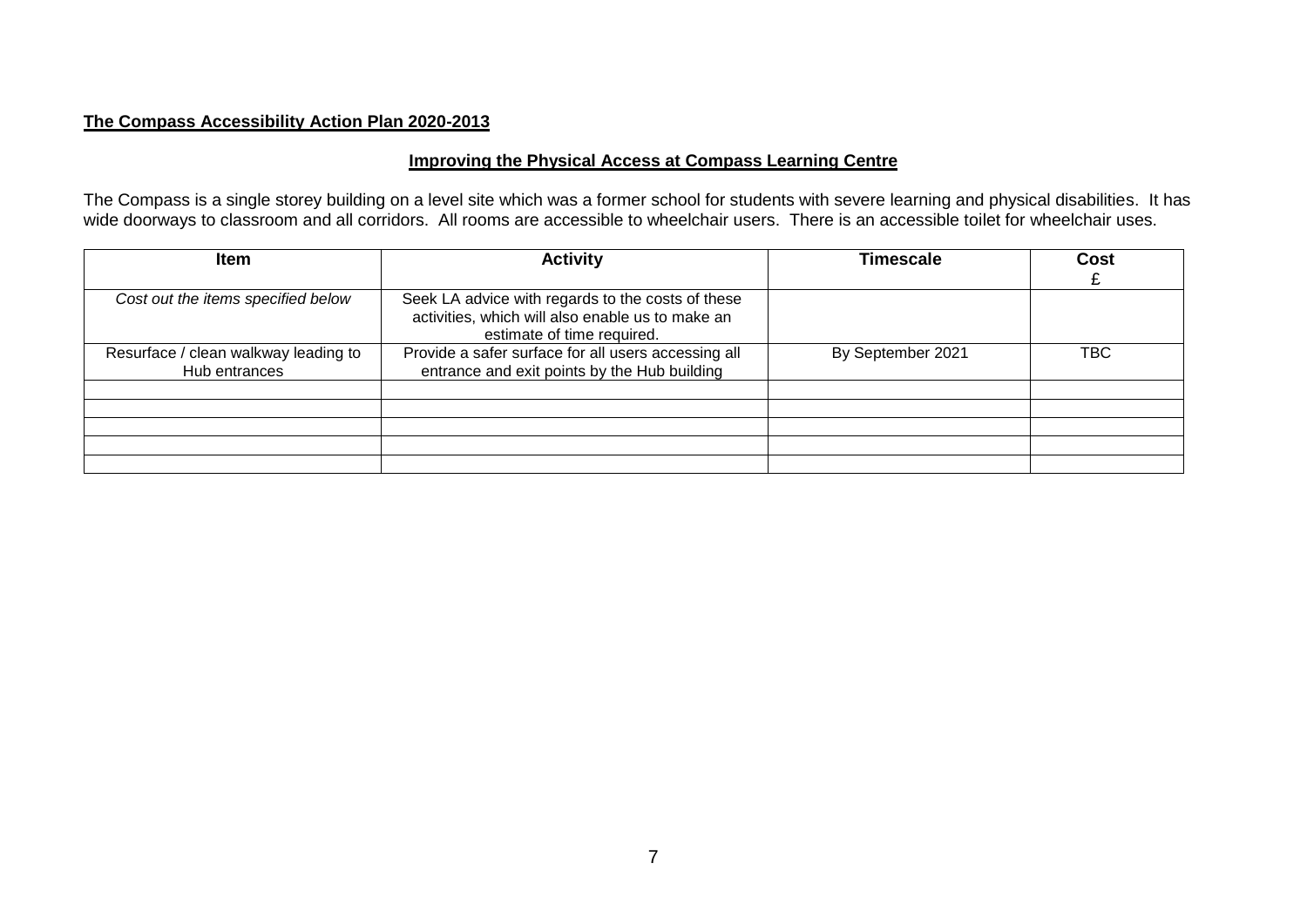## **The Compass Accessibility Action Plan 2018-2022**

## **Improving the Physical Access at Compass Learning Centre**

| <b>Item</b>                                       | <b>Activity</b>                                                                                                                     | Timescale                                                                | Cost  |
|---------------------------------------------------|-------------------------------------------------------------------------------------------------------------------------------------|--------------------------------------------------------------------------|-------|
| Cost out the items specified below                | Seek LA advice with regards to the costs of these<br>activities, which will also enable us to make an<br>estimate of time required. |                                                                          |       |
| Signage                                           | New signage for car park, visitors and accessible<br>parking                                                                        | By September 2019                                                        | £400  |
| Security fencing and gates                        | Intercom fitted to access accessible parking spaces<br>and for security of site                                                     | April 2019                                                               | £4000 |
| <b>First Aid facilities</b>                       | First aid room provided to facilitate a sterile<br>environment for treatment                                                        | September 2018 complete                                                  | £3000 |
| Portable hearing loop                             | For those members of staff and students with hearing<br>impairments                                                                 | DCC will only supply this to named<br>rooms used by particular students. | £150  |
| Black out blinds and/or film fitted to<br>windows | Blinds or film fitted to windows to address sun glare on<br>smartboards to improve visibilty                                        | September 2018                                                           | £500  |
| Repair of and Re-surfacing of driveway            | To provide a safer road surface for accessibility for<br>road users                                                                 | By September 2019 for repair                                             | TBC   |

## **The Compass Accessibility Action Plan 2012-2014**

#### **Improving the Curriculum Access at The Compass**

| <b>Target</b>            | Strategy           | Outcome                                          | Fimetrame        | Achievement        |
|--------------------------|--------------------|--------------------------------------------------|------------------|--------------------|
| Training for teachers on | Undertake an audit | All teachers are able to more fully meet the     | 2011 and ongoing | Increase in access |
| differentiating the      | of staff training  | ' requirements of disabled children's needs with |                  | to the National    |
| curriculum               | requirements       | regards to accessing the curriculum              |                  | Curriculum         |